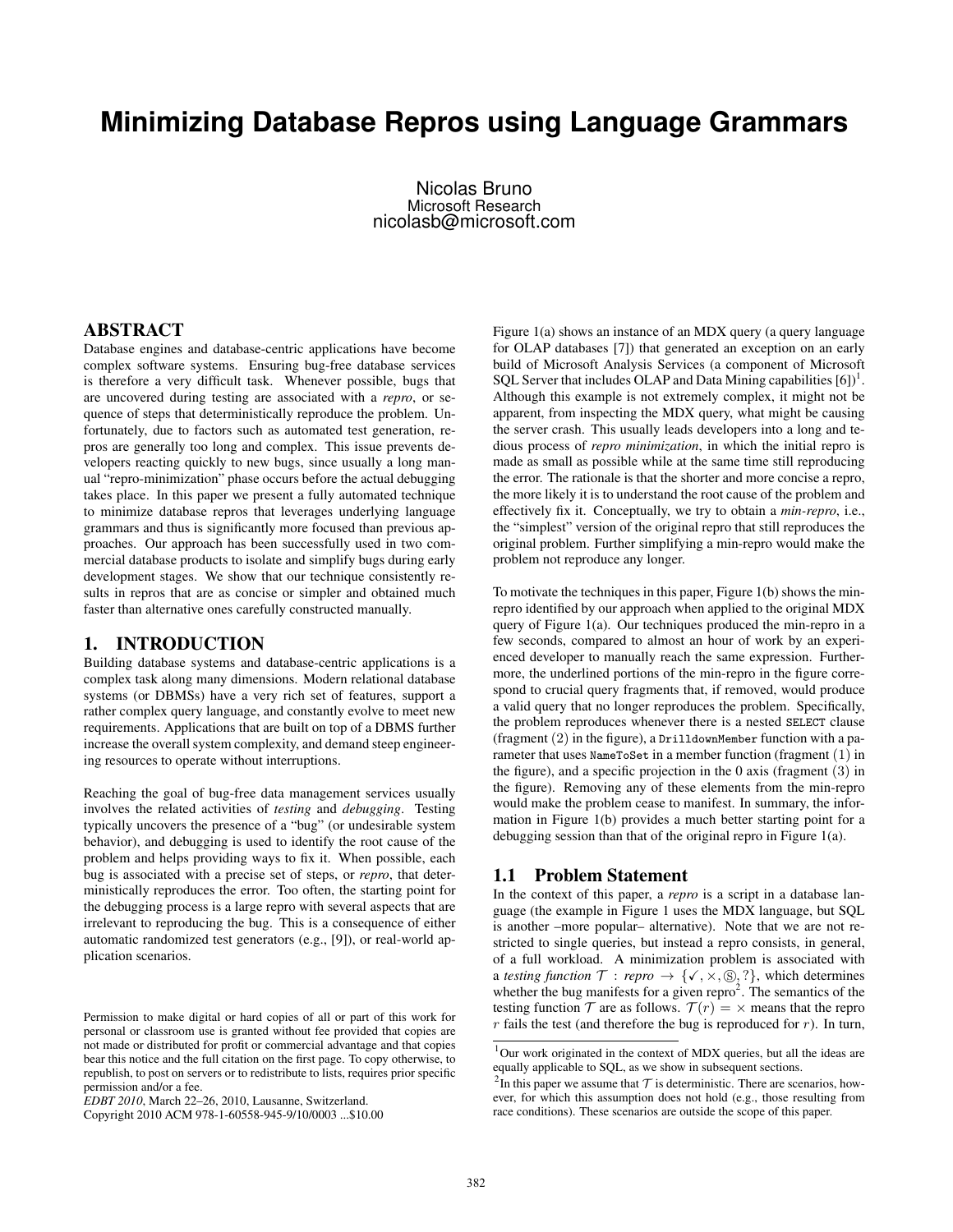

(b) Final MDX min-repro. Figure 1: Finding a min-repro for a complex MDX query.

 $\mathcal{T}(r) = \sqrt{r}$  means that the repro *r* passes the test (and therefore it does not reproduce the bug). The other two cases are used when some condition prevents getting a definite pass or fail result for a given repro. Specifically,  $\mathcal{T}(R) = \mathcal{S}$  means that *r* is a syntactically valid repro but fails some semantic check (e.g., type checking), and  $\mathcal{T}(r) = ?$  denotes any other unexpected condition. Some approaches in the literature (see Section 2) do not differentiate between  $\circledS$  and ? values. As we explain in Section 3, this distinction enables a more focused search strategy.

## *Simplifications*

At the core of any repro-minimization problem there is the notion of *simplifications*. Formally, a simplification is a function  $S$ : *repro*  $\rightarrow$  *repro*, which transforms one repro into another that is "simpler". There are different variations of what constitutes a simpler repro. In this paper we consider the family of simplifications that return a subset of characters of the input repro $3$ . Note that under this notion, the result of a simplification does not necessarily have to be syntactically correct. There are multiple ways of defining families of simplifications, and a contribution of this paper is a family based on language grammars (see Section 3 for details).

## *Min-repro Problem Statement*

Consider a function  $C$  that measures the complexity of a repro (a natural definition of  $C$  is the length of the repro). Using the notation introduced earlier, we next define the repro minimization problem.

Consider an initial repro  $r$  and a testing function  $\mathcal T$ such that  $\mathcal{T}(r) = \times$ . Let  $\mathcal R$  be the closure of  $r$  under simplifications. A *min-repro* for *r* is any  $r^* \in \mathcal{R}$  such that (i)  $\mathcal{T}(r^*) = \times$  and (ii)  $\mathcal{C}(r^*)$  is minimal.

Since  $T$  is a black box with no exploitable properties, in the worst case the search problem is very difficult. In fact, there might be only one repro  $r^*$  in the closure  $R$  (besides the original one) that fails. We would then have to examine each repro in  $R$  to find  $r^*$ (which, for most simplification families, is exponential in the size of the original repro). We now discuss two approaches commonly used in practice to reduce the complexity of the problem [10].

The first approach is to assume monotonicity of test results. We specifically assume that if  $\mathcal{T}(r) = \checkmark$ , then  $\mathcal{T}(S(r)) \neq \checkmark$  for any simplification *S*. That is, if a repro *r* passes, then no simpler version of *r* would fail again. This is a very natural property of most real-world scenarios and allows specialized pruning strategies while searching for minimal repros.

Another common approach is to relax the notion of minimality into *1-minimality*. A repro *r ∗* is 1-minimal with respect to a set of simplifications *S*, if (i)  $\mathcal{T}(r) = \times$  and (ii)  $\mathcal{T}(S(r)) \neq \times$  for each  $S \in \mathcal{S}$ . This notion corresponds to a local minimum (with respect to a family of simplifications), where the repro fails  $(\times)$  but any single simplification does not fail anymore.

# 1.2 Additional Examples

In the example in Figure 1, the testing function  $\mathcal{T}(r)$  is defined as follows. We first attempt to execute the given input repro *r* in the server. If *r* executes normally,  $\mathcal{T}(r) = \checkmark$ . If, otherwise, the server crashes while executing  $r, \mathcal{T}(r) = \times$ . The other two possible outputs of  $T$  have the usual meanings. If we cannot execute  $r$  due to a semantic error,  $T(r)=S$ . Any other unexpected condition results in  $\mathcal{T}(r) = ?$ . This specification can be used for problems that result in server crashes. We now briefly discuss additional scenarios:

Wrong results: Consider a new build of a database system that results in different results from those of a previous release for a given repro. In this case, the testing function attempts to execute the input repro in both systems, collects results, and returns  $\checkmark$  (respectively, *×*) if both result sets agree (respectively, disagree). The conditions for  $\circledS$  and ? are the same as before.

Optimizer changes: Again consider two releases of a database system that return vastly different execution plans for a given query. The testing function tries to optimize the input repro *r* using both optimizers, and returns  $\checkmark$  or  $\times$  depending on whether the respective execution plans are the same or not. A weaker alternative that is very useful returns  $\times$  only if the resulting plans differ in more than, say,  $10\%$ .

Specific engine features: Suppose we want the simplest repro that exercises a given optimization rule in the server, or uses a specific physical operator. In this situation, the testing function needs to be defined specifically for each scenario, by programmatically identifying when the given condition is satisfied.

The rest of the paper is structured as follows. In Section 2 we review related work. In Section 3 we illustrate the main drawbacks of previous approaches and introduce our technique to find min-repros leveraging language grammars. In Section 4 we discuss domainspecific extensions. Finally, in Section 5 we report an experimental evaluation of our approach using synthetic and real data.

<sup>&</sup>lt;sup>3</sup>Other functions that can remove characters from a repro but also add new information are outside the scope of this work.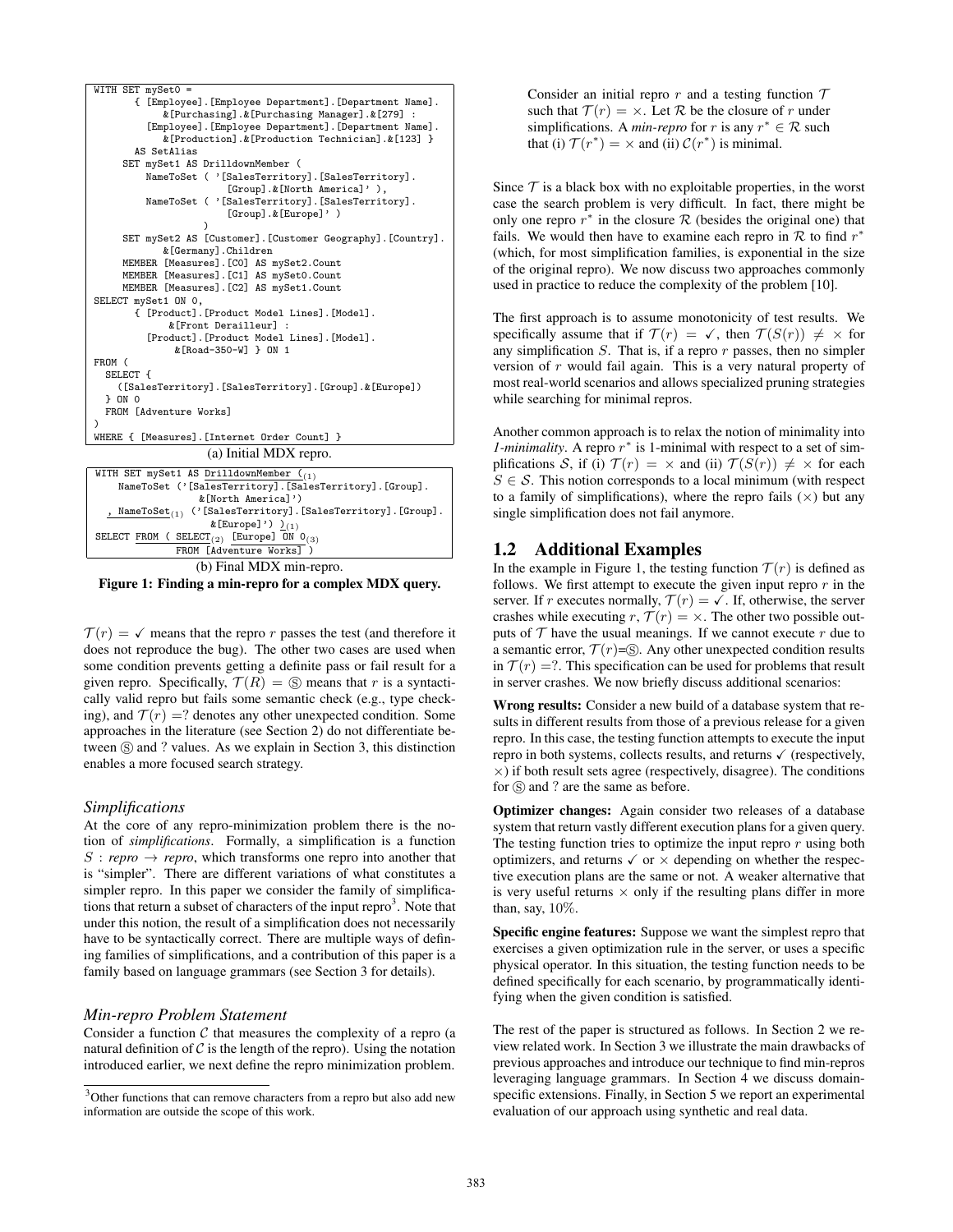## 2. RELATED WORK

The work most closely related to ours (and our starting point) is delta-debugging [10, 11]. Delta-debugging is an algorithm used to minimize domain-independent failure inducing inputs in software. It has been used in several domains, including C code and webbased client user actions. Using our notation, delta-debugging considers the input as a sequence of characters, defines simplifications that remove consecutive subsequences (or their complements) from the input repro, and produces a 1-minimal configuration with respect to the family of simplifications considered. Delta-debugging an input repro  $r$ ,  $DD(r)$ , is done by evaluating  $DD'(r, 2)$ :

$$
DD'(r, m) = \begin{cases} DD'(r_i, 2) & \text{if } \mathcal{T}(r_i) = \times \text{for some } i \\ DD'(r_i, \max(2, m - 1)) & \text{if } \mathcal{T}(\hat{r_i}) = \times \text{for some } i \\ DD'(r, \min(2 \cdot m, |r|)) & \text{if } m < |r| \\ r & \text{otherwise (done)} \end{cases}
$$

where  $r = r_1 + r_2 + \ldots + r_m$ ,  $|r_i| \approx |r|/m$ , and  $\hat{r_i}$  is obtained from *r* by removing *ri*. In words, delta-debugging tries to remove each of the *m* consecutive portions of size  $|r|/m$  from the input configuration (and also their complements), recursing as long as any of these simpler configurations fail. When no simplified configuration fails, it increases the granularity  $m$  and tries again, until all single characters have been tried with no success. One of the drawbacks of delta-debugging arises from its very generality. Since the main algorithm is domain independent, most of the simplifications result in syntactically invalid repros. Additionally, it does not take structural considerations into account. For instance, consider the SQL predicate ( $a = 1$  AND  $b = 2$ ). Unless we precisely remove either "a = 1 AND" or "AND  $b = 2$ ", the resulting configurations would not be syntactically valid. Delta-debugging would keep increasing granularity until  $m = |r|$ , but we can see that no single character would result in a valid predicate. In this situation, delta-debugging returns the whole predicate as a (valid) 1-minimal configuration. There are extensions to delta-debugging that consider tokens rather than characters as the most granular element in the input sequence (the above scenario, though, would not benefit from this extension).

To partially address the limitations of the original algorithm, an hierarchical extension of delta-debugging (called *HDD*) was recently introduced in [8]. The idea is to leverage parse trees and thus take structure into account. *HDD* iteratively applies delta-debugging to each level in a parse tree. In the *k*-*th* iteration, the input is seen as composed of text fragments, one per node in the parse tree at level *k*. The original delta-debugging algorithm is applied to this input, and the resulting nodes (and its descendants) survive the round, but the remaining nodes are omitted from consideration in subsequent iterations. *HDD* is specially useful when parse trees are wide and have a clean structure. For instance, in programming languages, higher levels in the parse tree correspond to modules, class definitions, methods, blocks, and so on. It makes sense to have a hierarchical version of delta-debugging that, say, minimizes the set of modules that produce a problem by considering modules as the atomic element in the input. When the smallest subset of modules is identified, *HDD* minimizes the class definitions, then the method definitions, and so on. In our specific domain, we observe that SQL and MDX do not fit very well the characteristics expected by *HDD*. Specifically, parse trees for these languages are usually deep, have nodes with few children, and are generally highly heterogenous (e.g., there could be both definition of tables in the FROM clause and columns in the GROUP BY clause at the same level in a valid SQL parse tree). This makes individual delta-debugging iterations less effective. As we show experimentally, our techniques leverage parse trees more effectively due to a better characterization of the space of simplification functions, and result in both fewer test calls compared to *HDD* and also smaller repros overall.

In the specific context of SQL, reference [9] introduces RAGS, a system to stochastically generate large numbers of SQL statements for stress-testing. After a failure has been produced and identified, the test case has to be simplified because RAGS typically produces rather long query strings. The simplification of the test case has the same motivation as our work, but differs in an important aspect. Minimization is conducted by reversing production steps that were used to generate the original failing query and checking whether the failure still occurs. Therefore, the minimization procedure is tightly bound to the generation process, and can only minimize queries that were produced using RAGS. In contrast, our techniques can minimize any input repro.

Reference [4] presents a visual tool to help minimize database repros. The objective of such a tool is to provide automated support for many manually-intensive tasks performed during minimization, including simplification transformations, a high-level script language to automate sub-tasks and guide the search, record/replay functionality, and intuitive representations of results and the search space. The system in [4] implements delta-debugging as the main script for automatic minimization, and our techniques can be used to extend the capabilities of such a system.

#### 3. FINDING MIN-REPROS

In this section we present our approach to minimize database repros based on language grammars. We will motivate our approach using a very simple example. Consider the following grammar, where lowercase tokens and symbols are terminals nodes:

$$
L \to L \lor L \mid L \land L \mid (L) \mid C
$$
  

$$
C \to id = number
$$

Suppose that our expression evaluation engine cannot handle the same variable appearing multiple times in an expression. It would therefore fail with predicate " $(a = 1 \land b = 2) \lor (a = 3 \land c = 4)$ " because *a* is used twice. The simplest repro for this problem is " $a = 1 \vee a = 3$ ". Suppose we use delta-debugging to minimize the original repro (which is composed of 19 tokens). We can see that, except for a single case when the granularity  $m = 2$ , all test cases are malformed (see Figure 2 for the initial test cases evaluated by delta-debugging). The only case that results in a valid predicate occurs when  $m = 2$ . In this scenario, the resulting test cases would be " $(a = 1 \land b = 2) \lor$ " and " $(a = 3 \land c = 4)$ " (if the implementation of delta-debugging partitions the original 19 tokens into se-



Figure 2: Delta-debugging produces many malformed inputs.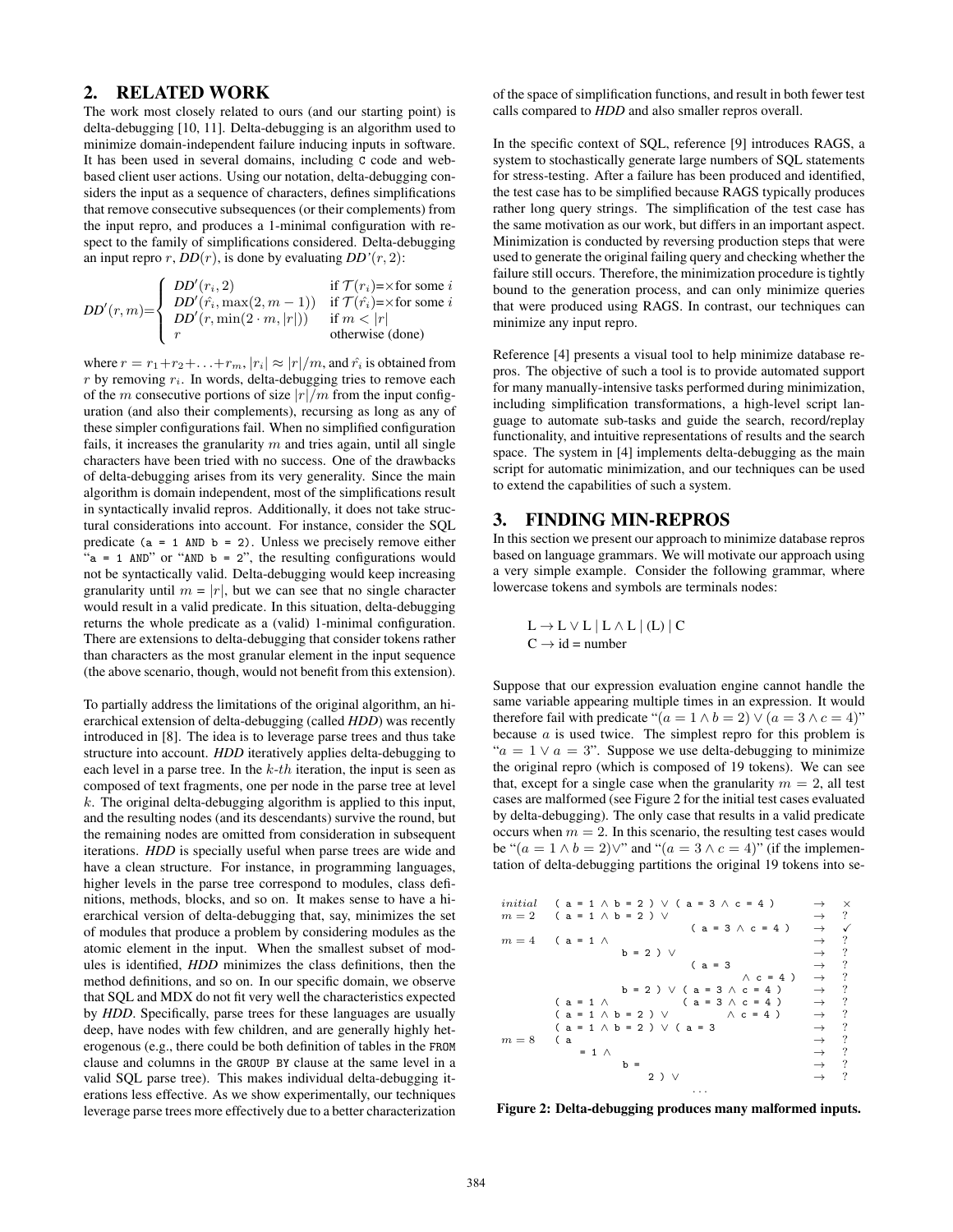quences of 10 and 9 tokens, respectively), or " $(a = 1 \land b = 2)$ " and " $∨$ ( $a = 3 ∧ c = 4$ )" (if the implementations chooses sequences of 9 and 10 tokens instead). Independently of the choice, only one test case is well-formed (the other has a misplaced *∨*), and the test case passes (since it would contain a single mention of *a*). Therefore, delta-debugging returns the original input as the min-repro.



Now consider hierarchical delta-debugging (HDD), which, up to a certain extent, takes structure into account. Figure 3 shows the parse tree of the original expression (note that the subscripts next to node labels are used for explanation purposes only, but are not actually part of the parse tree). HDD proceeds one level at a time, using traditional delta-debugging at each level. Level zero returns the root  $L_1$ , since the empty string does not fail. Level one cannot discard any of the three elements. Due to the operation of deltadebugging, level two also fails to remove parenthesis, since two simultaneous –not consecutive– removals are required to eliminate a pair of parenthesis. Thus, both sets of parenthesis survive level two and are included in the final answer. At level three, depending on the implementation of delta-debugging (specifically on how it segments the original six tokens in four approximately equallysized subsequences) one of the superfluous *L* nodes (e.g., *L*<sup>7</sup> leading to  $b = 2$  in the figure) would be removed. Note that after this node is removed,  $L_9$  (leading to  $c = 4$ ) would not be removed by delta-debugging. The net effect, after finishing level six, is that the min-repro might range from being the original expression (in the worst case) to being " $(a = 1) \vee (a = 3 \wedge c = 4)$ " in case that the splits occur at the right tokens at level three.

Due to the specific family of simplifications that both the traditional delta-debugging technique and its hierarchical version consider, many interesting repros are not even explored. The simplifications considered by these algorithms are designed in this way because exploring every subset of tokens of the input repro is too costly. Thus, delta-debugging restricts the search space heuristically in such a way that is efficient to explore and at the same time finds some non-obvious repros.

Looking again at Figure 3 we realize that we can leverage the grammar that produced the input repro in a more systematic manner than what HDD does, by exploiting the knowledge of grammar rules themselves. If we replace one subtree rooted at *L* in level 1 in Figure 3 with another one rooted with the same label, we are guaranteed to produce a syntactically correct predicate. For instance, by replacing  $L_2$  with  $L_6$  and  $L_3$  with  $L_8$  in Figure 3, we obtain the desired min-repro. In the rest of this section we describe how to systematically explore this new family of simplifications and formally introduce our search strategy.

## 3.1 Grammar-based Simplification

We previously explained why existing techniques might not be effective to find min-repros due to the more or less arbitrary way in which they perform repro simplifications. We also hinted at the fact that the grammar encodes enough information to perform a much more focused set of simplifications. We next introduce a *local* approach to rewrite repros that works very well in practice and naturally leads to effective greedy variants.

Consider any internal node *n* in the repro's parse tree (e.g., let *n* be the root of the tree in Figure 3). Given *n*, we can identify all production rules in the grammar that originate from *n*'s label. In our example, these would be  $L \to L \lor L$ ,  $L \to L \land L$ ,  $L \to (L)$ , and  $L \rightarrow C$ . Consider one of such rules, say  $g = L \rightarrow L \wedge L$ . Now, identify any three subtrees  $\{n_1, n_2, n_3\}$  of *n* such that (i) the root of  $n_i$  is the same as the *i*-*th* token in the right-hand-side of  $g$ , and (ii) the common ancestor of any subset of  ${n_i}$  does not belong to any  $n_i$  (i.e., all  $n_i$  are disjoint). We can then replace  $n$ 's children with  $n_i$ , obtaining a syntactically valid repro.

Formally, the simplifications that we consider for an input repro *r* are pairs  $(n, D)$ , where *n* is a node in *r*'s parse tree, and  $D=[n_i]$ is a *k*-tuple of nodes in the subtree rooted at *n* (i.e., *k* descendants of *n*). Applying a simplification (*n, D*) to a parse tree is done by simply replacing all children of *n* by nodes in *D* (note that the original number of children in *n* and *|D|* need not be the same). The set of simplifications for a repro *r* are as follows:

$$
S_r = \bigcup_{\substack{n \in parseTree(r),\\ g \in grammarRules(n)}}
$$

where  $\text{parseTree}(r)$  corresponds to the parse tree of the input repro  $r$ , *grammarRules*( $n$ ) returns the set of production rules in the language grammar that have *n*'s label in the left-hand side, and  $S_n^g$  are the simplifications for *n* and grammar rule *g*. For a node *n* with label  $T_n$  and grammar rule  $g = T_n \rightarrow T_{n_1} T_{n_2} \dots T_{n_k}$ , we define:

$$
\mathcal{S}_n^g = \{(n, D) : D \in \times_i \text{candidates}(n, T_{n_i}) \land \text{valid}(n, D)\}
$$

In other words, we generate all combinations of subtrees among the *candidates* for each token in the grammar rule, and keep the *valid* ones. The set of *candidates* for a node *n* and token  $T_{n_i}$  is defined as the set of nodes  $\{n_i\}$  in the subtree of *n* that have  $T_{n_i}$  as their labels. Since each candidate set is obtained independently from the others, there will be combinations that are invalid. Specifically,  $valid(n, D)$  discards combinations that either (i) exactly contain all children of *n* (that is, *D*=*children*(*n*)), or (ii) there exists  $d_1$  and  $d_2$ in *D* such that  $d_1$  is a descendant of  $d_2$ .

EXAMPLE 1. *Consider an additional rule*  $L \rightarrow L \wedge C$  *in the grammar of Figure 3. Then, candidates*( $L_4$ ,  $C$ ) = { $C_1$ ,  $C_2$ } *and candidates*( $L_2, L$ ) = { $L_4, L_6, L_7$ }*. A simplification of the form*  $(L_4, \{L_6, \wedge, C_1\})$  *is not valid because*  $C_1$  *is a descendant of*  $L_6$ .

To speed up the processing of results, we use numbering schemes originated in the context of XML query processing [2]. The idea is to associate each node *n* in the parse tree with a pair of numbers  $(l, r)$ , which correspond to a pre-order (respectively post-order) traversal of the tree. Using this scheme, ancestor/descendant relationships (and thus the validity of a simplification as discussed above) can be checked in constant time, since  $n_1$  is an ancestor of  $n_2$  if and only if  $l_1 < l_2$  and  $r_1 > r_2$  (see [2] for more details).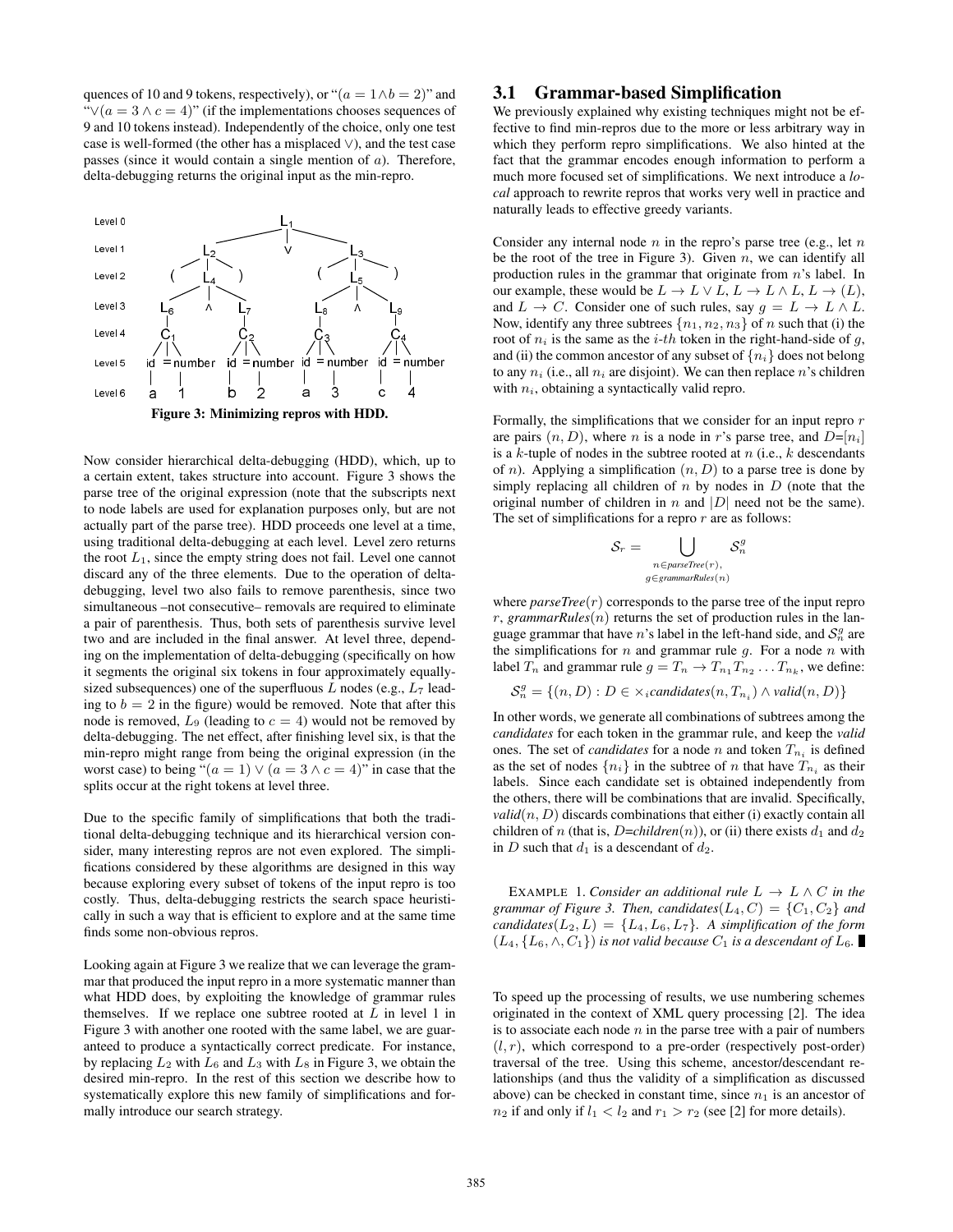minimizeGen (P:parse tree, in/out minP:parse tree) 01 for each simplification S=(n, D) of P // see Section 3.1 02 simpP = simplify(P, S) // replace n's children with D 03 if simpP is cached, continue (go back to 1) 04  $T_{simpP} = \mathcal{T}$  (treeToString(simpP) ) // cache result<br>05 **if**  $(T_{simpP} \neq \checkmark)$ 05 if  $(T_{simpP} \neq \checkmark)$ <br>06 if  $(T_{simpP} = \checkmark)$ 06 if  $(T_{simpP} = \times \text{ and } "simpP < \text{minP"})$ <br>07 minP = simpP 07 minP<sup>-</sup>= simpP<br>08 minimizeGen(sim minimizeGen(simpP, minP)

Figure 4: Generic minimization strategy.

## 3.2 An Exhaustive Search Algorithm

We now introduce an algorithm to exhaustively traverse the search space of simplifications and obtain the globally optimal min-repro. Figure 4 shows a high level description of the minimization algorithm minimizeGen, which takes a parse tree representation of the original repro *P* as the input, and maintains and returns the min-repro minP (initially minP=P when calling minimizeGen, since by definition P fails). Conceptually, minimizeGen is a depth-first traversal of the set of repros obtained by using simplifications. The main algorithm iterates in lines 1-8 over each possible simplification S of P (see the previous section for a description of our family of simplifications). For each such simplification S=(n,D) line 2 obtains the simplified parse tree simpP by replacing children of n by D as explained earlier. If the resulting parse tree simpP has been seen before (note that multiple sequences of simplifications can result in the same parse tree) line 3 skips the simplification by using a global cache. Otherwise, simpP is processed to obtain the corresponding string, which is passed to the testing function in line 4 to obtain one of the possible answers  $\{X, X, \hat{S}, \hat{S}\}$ . Due to monotonicity, every time that  $T_{simpP} = \checkmark$  in line 4, no repro further simplified from simpP would fail, and thus we prune the search. If, instead, the testing function returns  $\times$  and simppe is the smallest repro so far, it is saved in lines 6-7. In general, if the testing function does not pass (i.e.,  $T_{simp} \neq \checkmark$ ), line 8 recursive calls minimizeGen with parse tree simpP. After all simplifications have been (recursively) processed, the algorithm returns the overall min-repro in minP.

#### *Problem complexity*

It can be shown that obtaining the globally optimal min-repro requires in the worst case evaluating a number of repros that is exponential in the original repro size. Consider the simple grammar:

#### List *→* Number *|* List , Number

which generates lists of numbers separated by commas. Consider a failing input repro with *k* numbers (which corresponds to a parse tree of  $3k - 1$  nodes). A simplified repro corresponding to any non-empty subset of these *k* numbers can be generated from the original one using a sequence of simplifications. Thus, there are 2 *<sup>k</sup> −* 2 distinct repros (not counting the input one). Now consider any algorithm that attempts to minimize the input repro. Using an adversarial argument, we define the testing function in such a way that returns "?" for the first  $2^k - 3$  distinct repros that the algorithm evaluates (whichever they are except for the original failing one), and  $\times$  for the remaining one. Then, any algorithm has to evaluate  $2<sup>k</sup>$  − 2 repros to get the correct answer for an input of size  $3k$  − 1.

We now introduce two properties that significantly improve the performance of minimizeGen without compromising quality of results.

#### *3.2.1 Redefining Simplification Candidates*

Consider node  $L_1$  in Figure 3 and rule  $q = L \rightarrow L \vee L$ . In this case, *candidates*( $L_1, L$ )={ $L_2, ..., L_8$ }. Suppose that we transform  $L_1$ 

by replacing  $L_2$  by  $L_6$  and  $L_3$  by any node in  $\{L_3, L_5, L_7, L_8, L_9\}$ . Although the simplification is valid, there is a different simplification path that results in the same repro. Specifically, we can first replace  $L_2$  by  $L_4$  and  $L_3$  by the same element as above. Then, *candidates*( $L_4$ ,  $L$ ) would include  $L_6$  and we would obtain the same repro using an additional simplification. In general, generating the same repro multiple times results in performance degradation.

This situation arises because we are including in *candidates*(*n, T*) *every* node in the subtree of *n* with label *T*. Since we will apply simplifications in sequence, we can slightly refine the concept of candidates to eliminate *this specific* class of duplicate simplification paths (note that detecting *every possible* duplicate simplification path is in general non-computable). We then redefine the set of *candidates* for a node *n* and token  $T_{n_i}$  as the set of nodes  $\{n_i\}$  in the subtree of *n* that (i) have  $T_{n_i}$  as their labels, and (ii) for which the only node (if any) in the path from *n* to  $n_i$  that has  $T_{n_i}$  as its label is a direct child of *n*. That is, the candidate set of *n* and  $T_{n_i}$  is the set of  $T_{n_i}$ -labeled nodes in the subtree of *n* that have no  $T_{n_i}$ -labeled ancestors other than *n* itself or its direct children. In this way, if a descendant  $n_i$  of  $n$  has an ancestor (other than a direct child of *n*) sharing the same token, *n<sup>i</sup>* would be explored later, and thus we can remove it from the current candidate set in line 1.

#### *3.2.2 Pruning Semantic Errors*

In traditional and hierarchical delta-debugging algorithms (which do not differentiate  $\circledS$  and "?") most of the "?" outcomes result from syntactic errors (see Figure 2 for examples). A much smaller proportion of "?" outcomes result from semantic errors (i.e., cases in which the input string parses correctly, but there is a type error or some other post-parsing check fails). The (relatively insignificant) remaining fraction of "?" outcomes covers all other unexpected situations, such as for instance hitting other bugs, or problem-specific conditions for which we cannot evaluate a repro. Line 5 in Figure 4 correctly prunes all simplifications from a passing repro (i.e.,  $T(\text{simpP})=\checkmark$ ) due to monotonicity. We next show that, under certain assumptions, we can also prune the search if  $T(\text{simpP}) = S$ .

Note that by definition of our family of simplifications, all resulting repros are syntactically correct. Since we replace right-hand-sides of production rules with valid alternatives, the parser would always accept any simplified string. This property already eliminates the largest source of unknown outputs "?" in delta-debugging, thus focusing on repros that are actionable. That is not to say that *every* repro produced by our technique results in either  $\times$  or  $\checkmark$ . Although parsing errors are ruled out, some repros result in semantic errors because our simplifications only take into account grammar rules.

EXAMPLE 2. *Consider the following SQL-based repro:*

SELECT \* FROM R, S WHERE R.x=S.y AND S.b=5

*Suppose that the grammar rules for the list of tables in the* FROM *clause are as follows (the actual SQL grammar is significantly more complex than what this example suggests, but we omit such details to simplify the presentation):*

tableList *→* tableList , tableName *|* tableName

*Simplifying the top-most* tableList *in the parse tree returns* simpP*:*

SELECT \* FROM S WHERE R.x=S.y AND S.b=5

*Clearly,*  $\mathcal{T}(\text{simpP}) = \textcircled{S}$  *due to the "dangling" column* R.x.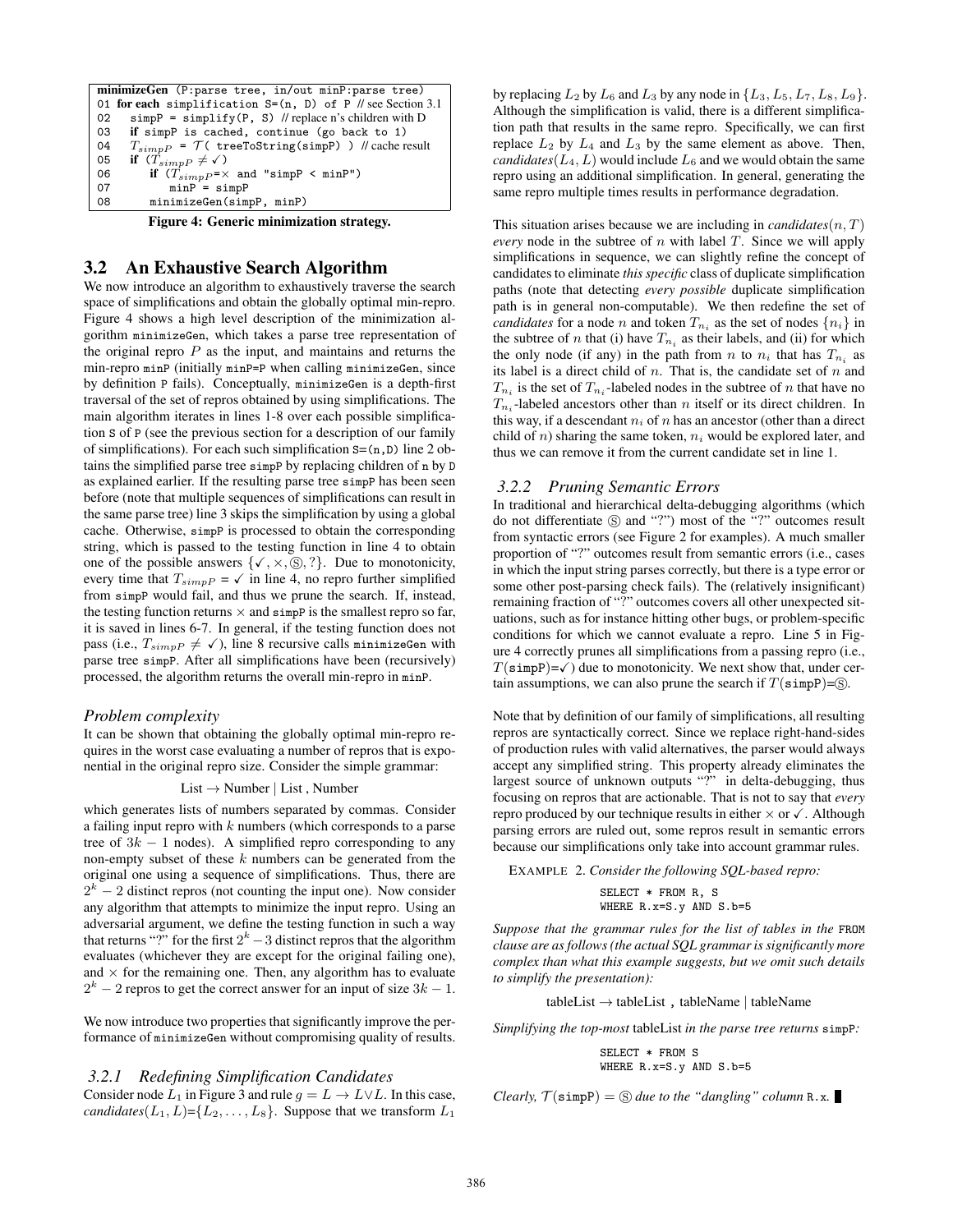Although errors from invalid inputs are still possible when using our technique, there is a crucial difference with the analogous case in delta-debugging. If the module that performs semantic checking satisfies the *reachable* property defined below, we can prune out repros that return  $\circledS$  without compromising the search strategy.

PROPERTY 1. *A semantic checker is* reachable *if, for any sequence of simplifications*  $R_1 \rightarrow R_2 \rightarrow \ldots \rightarrow R_n$  *such that*  $\mathcal{T}(R_i) \in \{ \checkmark, \checkmark, \checkmark \}$  *there is another sequence of simplifications*  $R_1 \rightarrow R'_2 \rightarrow \ldots \rightarrow R'_k \rightarrow R_n$  such that  $\mathcal{T}(R'_i) \in {\{\checkmark, \checkmark\}}$ .

If a semantic checker is *reachable*, there is no need in further minimizing a repro  $R$  that returns  $\circledS$ , since there will be an alternative derivation path reaching anything useful that can be obtained from *R*. Therefore, we can replace line 5 in Figure 4 by:

05 if 
$$
(T_{simpP} \neq \checkmark)
$$
 and  $T_{simpP} \neq \textcircled{s}$ )

As far as we can tell from inspecting the engine functional specification and source code, the semantic checkers in both languages that we experimented with (MDX and SQL) are *reachable*.

EXAMPLE 2. *(continued) The simplified repro* simpP *in the example can be further simplified into a semantically valid repro by eliminating the predicate*  $R.x = S.y$ *, thus resulting in* simpp2*:* 

SELECT \* FROM S WHERE S.b=5

*In this case, though, the same derivation could have been obtained by first eliminating the join predicate from the original repro:*

SELECT \* FROM R, S WHERE S.b=5

*and then removing table* R*, obtaining the final repro* simpP2 *without passing through any*  $\circledS$  *values.* 

## 3.3 A Practical Search Algorithm

To obtain a practical algorithm, we first relax the global minimality condition to 1-minimality similar to the approaches in [8, 11]. Rather than finding the global min-repro, we would accept a locally minimum one (i.e., one for which every simplification does not fail). Note that even though both delta-debugging and our approach return 1-minimal solutions, the definition of 1-minimality always depends on a family of simplifications. For that reason, the min-repros obtained with our technique are simpler than those found using alternatives (see Section 5).

Figure 5 shows minimize, our algorithm to find 1-minimal repros. The idea is to adapt algorithm minimizeGen in Figure 4 to prune the search whenever  $T(\text{simpP}) \neq \times$ . Note that, since  $\textcircled{s}$  values can always be safely pruned without compromising quality due to the reachability property, the 1-minimality property only prunes, compared to minimizeGen, the considerable smaller fraction of repros that return "?". Algorithm minimize takes an additional parameter LM, which controls how greedy the resulting search strategy is. A value of LM=1 is the default value that we use in the experimental evaluation and results in a purely greedy technique that explores a single local minimum. Increasing the value of LM results in minimize exploring additional local minima. Line 11 in Figure 5 checks whether we reached a local minimum by verifying whether some

| <b>minimize</b> (P:parse tree // (note that $T_P = \times$ ),                    |  |  |
|----------------------------------------------------------------------------------|--|--|
| in/out LM: integer,                                                              |  |  |
| in/out minP:parse tree)                                                          |  |  |
| $01$ is LM = true                                                                |  |  |
| 02 for each simplification $S=(N,D)$ of R // see Section 3.1                     |  |  |
| if $(LM > 0)$<br>03                                                              |  |  |
| $simpP = simplify(P, S)$<br>04                                                   |  |  |
| if (simpP is cached) continue back to 2<br>05                                    |  |  |
| $T_{\text{simp}}$ = $\mathcal{T}$ (tree To String (simpp)) // cache result<br>06 |  |  |
| if $(T_{\text{simp}} = \times)$<br>07                                            |  |  |
| $isLM = false$<br>09                                                             |  |  |
| if ("simpP $\leq$ minP") minP = simpP<br>09                                      |  |  |
| minimize(simpP, LM, minP)<br>10                                                  |  |  |
| 11 if (isLM) LM-                                                                 |  |  |

Figure 5: Greedy approach that ensures 1-minimality.

simplification from the current repro failed (i.e., whether isLM is true). In that case, the value of LM is decreased (line 3 stops the search once we processed the right number of local minima).

Complexity of minimize: Algorithm minimize either calls itself recursively at least once in lines 2-10, or otherwise reduces the value of LM by one. Consider the recursive call-tree of minimize for an input repro tree with *N* nodes. Any root-to-leaf path in the call-tree represents a sequence of simplifications starting from the original repro. Note that each simplification strictly reduces the number of nodes in the parse tree, so the height of the recursive call-tree cannot be more than *N*. Also, each leaf node in the calltree corresponds to the case that no recursive call was made, and thus line 11 was executed decreasing the value of LM. Therefore, there cannot be more than LM leaf nodes in the call-tree. It follows that minimize is invoked at most  $LM \cdot N$  times. Each such invocation considers, in the worst case, all possible simplifications of the input tree. Suppose that  $S$  is the maximum number of simplifications for a given node. Then, the maximum number of calls to the evaluation function in a single invocation of  $minimize$  is  $N \cdot S$ , and the total number of calls (counting recursive calls) is bounded by  $LM \cdot S \cdot N^2$ . The actual value of *S* depends on both the grammar rules and actual values in the tree. Although there are pathological scenarios for which *S* can grow large, in the context of SQL and MDX languages *S* is a small number. As we show experimentally, the bound  $LM \cdot S \cdot N^2$  is very pessimistic, and our techniques use substantially fewer testing calls.

#### *3.3.1 Ordering Simplifications*

Due to the greedy approach of minimize, the ordering of simplifications can have a big impact in the quality of results. We use the following criteria to rank the possible simplifications of a given parse tree *P* in line 2:

Nodes: We first order all of *P* nodes using BFS, and generate simplifications in such an order. The rationale is that we start with simplifications that can make a big difference (i.e., nodes are higher in the parse tree) before going down into smaller and more precise ones. As an intuitive SQL example, we would first try to remove a whole sub-query. If this simplification does not reproduce the problem, we would go down the parse tree and try simplifying the sub-query itself. If, instead, removing the whole subquery still reproduces the problem, we had saved considerable time.

Grammar Rules: Within a given node *n* (obtained in BFS order), we use round robin on the grammar rules of *n*. Each time we are asked for a new simplification, we move to the next grammar rule that has outstanding simplifications and obtain the next one. The ra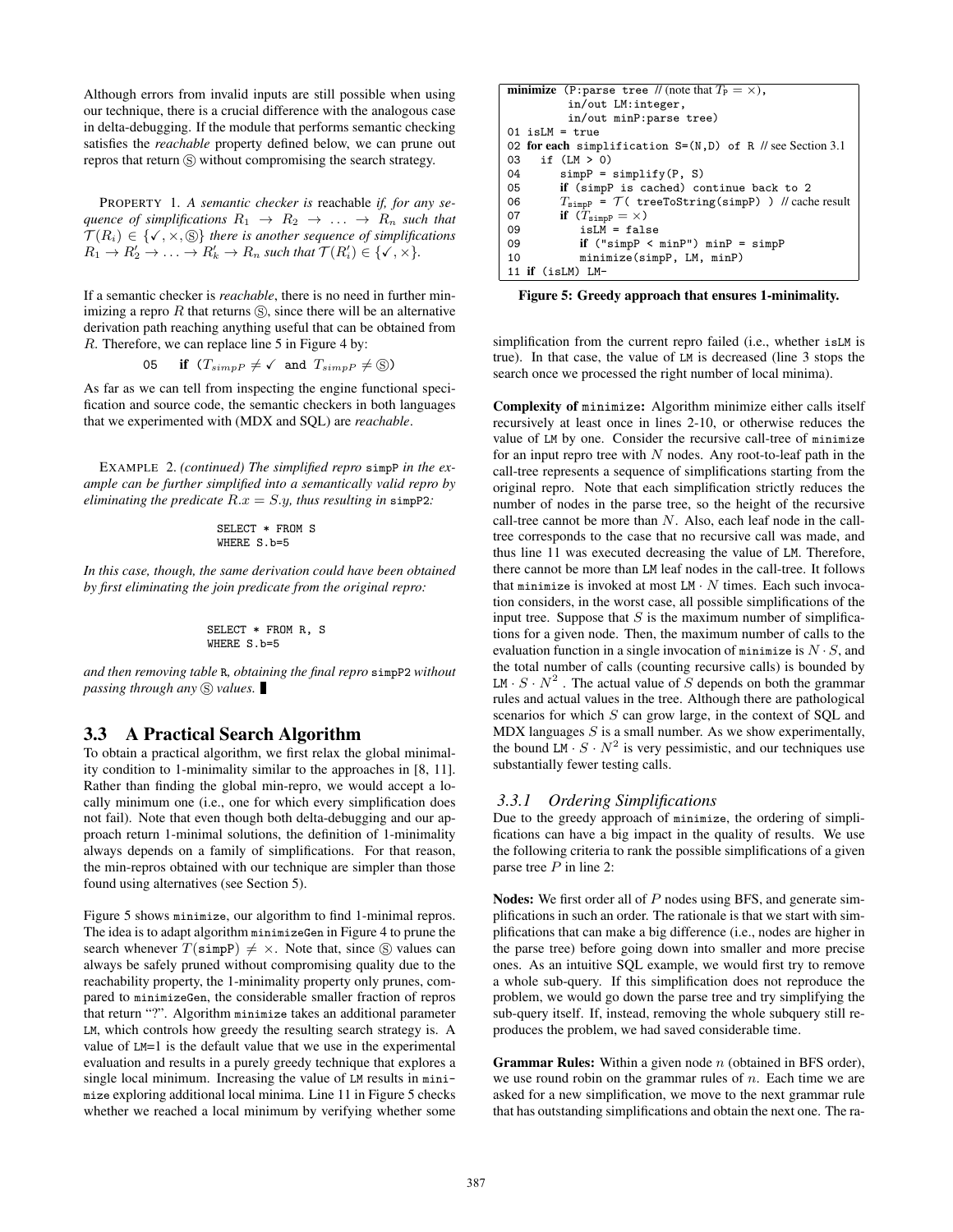tionale is that in that way, we avoid getting stuck in a long sequence of simplifications of a "ineffective" grammar rule, and instead explore the space more evenly.

Candidates: For a given node and grammar rule, we sort candidates for each token in decreasing sub-tree size (i.e., by descending  $(r - l)$  values, where *l* and *r* are given by the numbering scheme discussed in Section 3.1). We generate all combinations according to such order. This gives more priority to nodes with larger  $(r - l)$ values, covering larger portions of the parse tree.

#### *3.3.2 Identifying Breaking Changes*

Looking back at Figure 1(b), we can see portions of text that, if removed from the min-repro, would prevent the bug from manifesting. We call these *breaking changes*, since they are fragments that, if added to a given passing test, would make the bug manifest. To obtain such breaking changes we proceed in two steps. First, we associate each parse tree  $P$  with the list of trees simpP that were simplified from *P* and resulted in  $\mathcal{T}(\text{simpP}) = \checkmark$ . Specifically, we add the following lines to algorithm minimize in Figure 5:

10.1 else if 
$$
(T_{\text{simpP}} = \checkmark)
$$
  
10.2 P.simpPass += simpP

where simpPass is the list of passing repros associated with the current parse tree *P*. The result of this first step is that, after obtaining the min-repro, we already generated a (possibly long) list of all simplifications that result in a passing test. In the second step we post-process the resulting list of parse trees and return a *meaningful* subset of these. The following example clarifies this issue.

EXAMPLE 3. *Consider a generalized version of the motivating scenario of Section 3. Suppose that our initial SQL repro is:*

```
SELECT * FROM T
WHERE (a=1 AND b=2) OR (a=3 AND c=4)
```
*and assume that the testing function fails whenever the same column is mentioned more than once in the query. The min-repro is:*

$$
SELECT * FROM T
$$
  
\nWHERE a=1 OR a=3

*The list of passing cases simplified from this min-repro contains:*

```
SELECT * FROM T
SELECT * FROM T WHERE a=1
SELECT * FROM T WHERE a=3
```
*Either of the last two statements (in conjunction with the min-repro) are useful in understanding the possible root cause of the problem. It seems, however, that the first one is "subsumed" by the others, since it is removing a strict superset of what the others do.*

The previous example contains just one unwanted repro, but for more complex scenarios there could be several of such superfluous alternatives. In general, we are interested in the set of changes that would make the problem disappear, and are not "dominated" by others. We then obtain the skyline [1] of the set of repros in  $minP \cdot$  simpPass, for the following dominance function<sup>4</sup>:

 $P_1 \prec P_2 \equiv$  *treeToString*( $P_2$ ) is subsequence of *treeToString*( $P_1$ )

In the previous example, this definition successfully removes the unwanted entries.

## *3.3.3 Relaxing 1-minimality in* minimize

Algorithm minimize in Figure 5 greedily finds 1-minimal repros by pruning those that do not fail (i.e., those that satisfy  $T_{simpP} \neq \times$  in line 7). We can always safely prune repros that satisfy  $T_{simpP} = \checkmark$ due to monotonicity and those that satisfy  $T_{simpP} = \circledS$  due to reachability. However, minimize also prunes repros for which  $T_{simp} = ?$ in line 7. Therefore, even when  $LP=\infty$ , minimize would not give the same results as the exhaustive minimizeGen of Figure 4. In this section we show how we can generalize minimize so that it behaves as the greedy variant when LP=1 and as the exhaustive algorithm when LP=*∞*. For that purpose, we first associate each parse tree *P* with the list of trees simpP that were simplified from *P* and resulted in  $\mathcal{T}(\text{simpP}) = ?$  (analogously to what we did in Section 3.3.2 for passing repros):

10.3 else if 
$$
(T_{\text{simpP}} = ?)
$$
  
10.4 P.simplhknown += simp

We then recursively call the algorithm whenever the simplified repro satisfies  $T_{simpP} \in \{\times,?\}$ . Specifically, we recurse with all the failing cases  $(\times)$  first, and then with the unknown cases "?". The rationale is that chances are higher to reach a local minimum if we follow *×* first, as "?" cases are really unknown and subsequent simplifications could either pass or fail (note that while the ordering is irrelevant for an exhaustive enumeration, it makes sense for smaller values of LM). To implement this behavior, we simply add the following lines to minimize:

12 for each PSU in P.simpUnknown 13 if (maxSolutions > 0) 14 minimize(PSU, LM, minP)

These modifications expand the search space of minimize to consider additional simplifications from repros that are 1-minimal (and therefore not explored by minimize). While the complexity of the resulting algorithm is the same as that of minimize when LP=1, the worst case scenario even for LP=2 is exponential using the adversarial argument of Section 3.2. In our experiments, we do not use this generalized version but instead rely on the original minimize algorithm in Figure 5.

#### *3.3.4 Summary*

To briefly summarize our techniques, the result of minimizing a repro *R* is a pair  $(R^*, B)$  such that:

- 1.  $\mathcal{T}(R^*) = \times (R^* \text{ fails}).$
- 2.  $\mathcal{T}(S(R^*)) \neq \times$  for any simplification *S* ( $R^*$  is 1-minimal).
- 3.  $B = \{B_1, \ldots, B_n\}$  such that  $\mathcal{T}(B_i) = \checkmark$ ,  $B_i = S_i(R^*)$  for some simplification  $S_i$ , and  $B_i \nless B_j$  for each  $B_i$ ,  $B_j$ .

## 4. DOMAIN-SPECIFIC EXTENSIONS

In the previous section we introduced a minimization strategy that leverages the language grammar of the input repro. Exploiting this additional piece of information allows us to perform a more focused search and thus obtain better quality min-repros using fewer test calls than alternative techniques (see Section 5 for an experimental evaluation). Beyond the obvious requirement of such grammars, our technique is largely domain independent. For a given domain (e.g., SQL) there could be additional, domain-specific optimizations that further improve the performance of our techniques. In this section we give a high-level description of different ways to take advantage of domain-specific information. Details on these extensions are omitted due to space constraints and are the subject of future work.

<sup>&</sup>lt;sup>4</sup>Dominance relationships over parse trees themselves are also possible. We chose our alternative since it is simpler and gives meaningful results.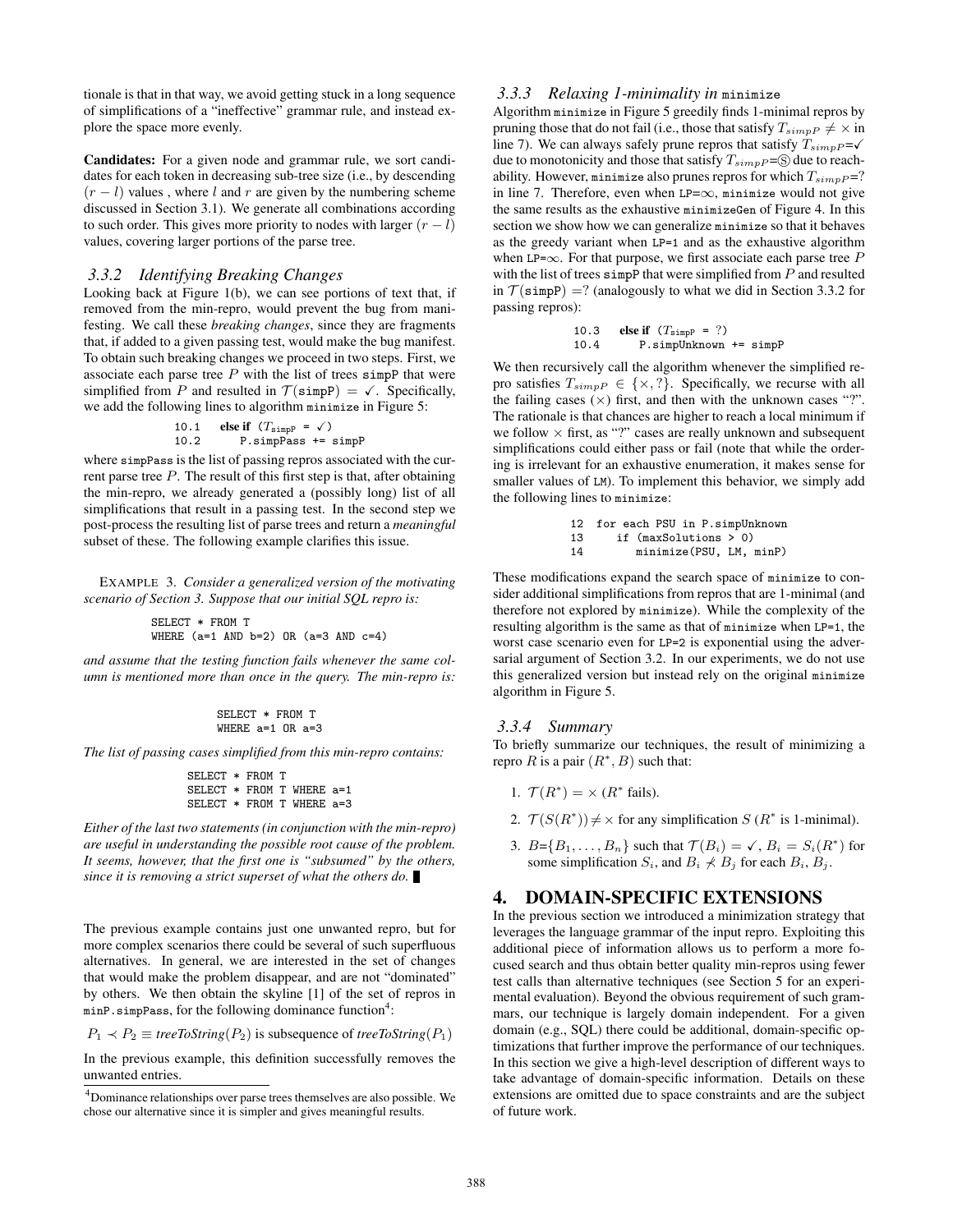## 4.1 Specialized Simplification Rules

There are scenarios that can benefit from either preventing certain simplifications to be applied, or conversely from applying simplifications not covered by our grammar-based approach. To illustrate the former case, consider the following MDX query:

SELECT [Date].[Calendar].[CalendarYear].[CY2001] ON 0 FROM [Adventure Works] WHERE [Measures].[InternetStandardProductCost]

The MDX grammar allows us to further simplify this query by eliminating dimensions. A valid simplified query is shown below:

> SELECT [CY2001] ON 0 FROM [Adventure Works] WHERE [InternetStandardProductCost]

Due to certain features in the Analysis Services engine, both queries are actually equivalent. The reason is that the engine infers missing dimensions in hierarchies and therefore would implicitly reintroduce them while evaluating the query. However, developers trying to understand a problem would prefer the former query (with all the dimensions explicitly included) even though it is "larger" than the smallest possible repro. Otherwise, they would have to (manually) examine the cube and perform the inference of hierarchy dimensions. Handling this scenario can be accomplished by simply disabling production rules in the grammar that perform such simplifications (e.g., rules such as "*formula*  $\rightarrow$  *formula . identifier*" should not be used for simplifications in line 2 of Figure 5). This general notion can be extended to be context sensitive, and thus a given production rule can have a complex condition that enables it to produce a simplification.

To illustrate the second scenario described above (i.e., using simplifications outside of our grammar-base approach), consider replacing the SELECT clause of a SQL query with the star symbol *∗*. Because there are no *∗* symbols in the subtree of a SELECT clause that does not already use *∗*, there will not be any valid simplification that produces such a change. But we know that in some scenarios this is valid (e.g., when there are no GROUP BY clauses in the query), so we could add such a simplification rule to the set of alternatives. This notion can be generalized to having default values for terminal nodes in the grammar (e.g., the value 0 for a number, or the string "foo" for a string identifier), and using such values in cases that there is no match for a given grammar rule. Using such extended rules can also help eliminate some  $\circledS$  results (e.g., if we understand the type system of the language, we can replace some subtree with a canonical constant value with the correct type).

## 4.2 Specialized Search

In Section 3.3.1 we detailed how we schedule the different simplifications for nodes, grammar rules, and bindings to candidate subtrees. We then explained the rationale behind our choices for a generic, domain-independent search. The more information we have about the repro domain (or even the specific bug for which we want a min-repro), the better we can bias the search towards betterquality repros. Consider, as an example, SQL as the underlying language, and suppose that the testing function actually executes the repro (i.e., it does not just optimize it). Removing predicates in SQL queries may result in very long running queries. In this case, it might be beneficial to rank first simplifications that result in *cheaper* execution plans.

A second search variant is related to the global search procedure. As explained in Section 3, the overall search follows a depth-firstsearch approach. That is, after exhausting all simplifications for a given node, we backtrack to its parent node and continue with the next simplification. Alternatively, we can perform a different strategy, by redefining the point to which we backtrack after exhausting a given node. Using destinations that are closer to the root generally increases the time to find a new local minimum, but at the same time results in more variety in the set of local minima.

Finally, an interesting variant results from knowledge of the grammar itself. Certain parser generators (e.g., ANTLR<sup>5</sup>) allow writing production rules using regular expressions. For instance, rather than writing production rules like:

groupByCols *→* column | column , groupByCols

we could use the more compact style (note that parenthesis and star symbols are meta-elements like "*|*" in the example above):

$$
\texttt{groupByCols} \, \rightarrow \, \texttt{column} \, \left( \, \, , \, \texttt{column} \, \, \right) *
$$

We can attempt a *best-effort approach* to detect these patterns in the grammar itself, and use them for specialized simplifications. As a simple example, consider the production rule above, which essentially specifies that a group-by clause contains a set of one or more columns separated by commas. Rather than generating all valid combinations as explained earlier, we could simplify groupByCols by (i) gathering all descendant *column* nodes in the subtree, (ii) use the traditional delta-debugging algorithm on this set of columns (fixing the appropriate set of commas for each case produced by delta-debugging). This specialized usage of delta-debugging would always return syntactically valid repros as it is driven by knowledge of the grammar rules. It can also be applied in other situations, such as for long scripts that contain multiple statements. For such cases, using traditional delta-debugging at the level of whole statements, and our technique within each statement can leverage the benefits of each approach at the right place.

## 4.3 Fixing Semantic Issues

We next describe a promising approach to significantly reduce the number of repros with semantic errors (i.e., those with  $\mathcal{T}(R)=\mathbb{S}$ ). The general idea is to exploit domain-specific information about the semantic checker and directly "fix" a repro that would otherwise result in  $\circledS$ . As a simple example, consider a simplification rule that eliminates a table in the FROM clause of a given SQL query. Chances are that columns in the removed table are mentioned in the SELECT, WHERE, GROUP BY, ORDER BY, and HAVING clauses in the query, and therefore the simplified repro would be invalid. If we understand the semantics of SQL, we could fix the resulting repro by identifying the smallest subtree that (i) contains each mention of a column of the removed table, and (ii) can be removed without generating a syntactically incorrect repro. After such subtrees have been removed (the mechanisms for removing such subtrees are essentially the same ones as for applying simplifications), we check whether the removals resulted in another semantic problem, in which case we recursively fix the remaining problems.

EXAMPLE 4. *Consider as an example the repro below:*

SELECT R.a, SUM(S.b) FROM R, S WHERE R.x=S.y and S.b<10 GROUP BY R.a

*and suppose that a simplification removes table* R*. In this case, we first locate the mentions of columns in* R *in the query and eliminate the smallest subtrees that contain them. For* R.a *in the* SELECT

 $^5$ See http://www.antlr.org.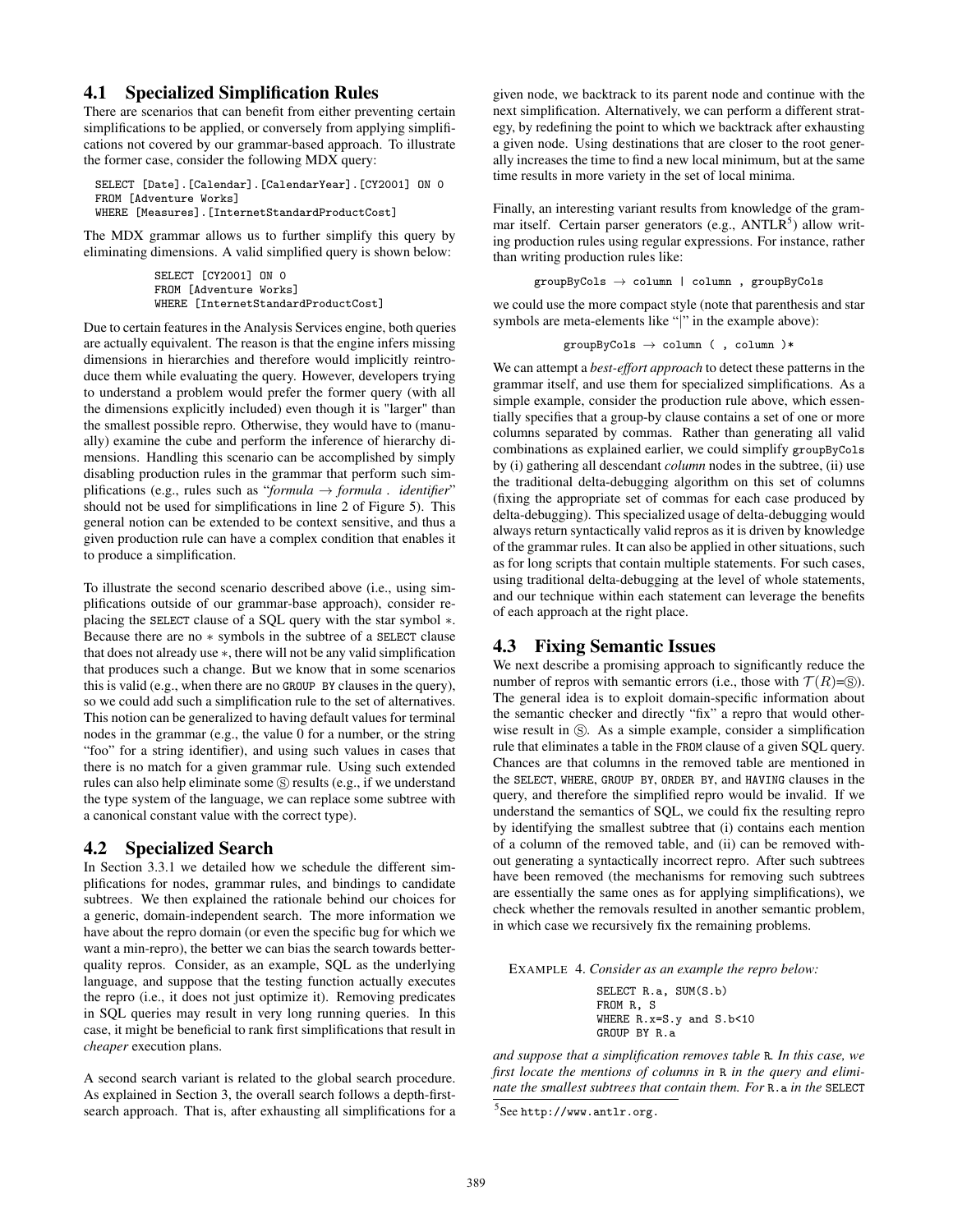*clause we simply eliminate the column. For* R.x *in the* WHERE *clause we eliminate the whole join predicate. Finally, for* R.a *in the* GROUP BY *clause, we need to remove, in addition to the column, the* GROUP BY *clause itself, because there cannot be a* GROUP BY *clause without columns. The result is the following syntactically valid repro:*

> SELECT SUM(S.b) FROM S WHERE S.b<10

П

## 5. EXPERIMENTAL EVALUATION

We now report an experimental evaluation of our techniques. We implemented all techniques in C# sharing as much code as possible. The same code base is used for different target languages (in our experiments, MDX and SQL running on Microsoft SQL Server 2008) by pointing at the corresponding language grammars. In our experiments we refer to our approach as *SIMP*. Specifically, we used the algorithm minimize of Figure 5 without the extensions of Section 3.3.3, and used a value of LM=1. We compare *SIMP* against the original delta-debugging algorithm [11] (denoted *DD* in the experiments), and the hierarchical variant of delta-debugging in [8] (denoted *HDD* in the experiments).

#### 5.1 Comparison with Previous Approaches

In this section we contrast *SIMP* against the previously proposed delta-debugging variants. For that purpose, we use synthetic test cases (by synthetic we mean that we manufactured bugs as part of the testing function itself, even though the bugs do not appear in the actual database server). We next report in detail a small representative sample of a wider set of experiments we performed with different scenarios. We first evaluated the motivating example discussed in Section 3 and Example 3. For that purpose, we created a table *T* with three columns and an initial repro:

> SELECT \* FROM T WHERE  $(a=1$  AND  $b=2$ ) OR  $(a=3$  AND  $c=4$ )

Since the database server does not fail for such query, we simulated the problem by implementing a testing function that, whenever the query can be optimized and executed, returns *×* whenever column a appears twice in the input query string. We then executed the different minimization techniques, which, as expected, returned the min-repros described in Section 3. Figure 6 summarizes the result of this simple experiment. Each column in the figure corresponds to one technique, and the bar measures the total number of test calls during the execution of the technique (for each technique we aggregate the counts grouped by the test result). Also, next to each technique name in the x-axis there is a reduction ratio, calculated as the number of tokens in the resulting min-repro divided by the number of tokens in the original repro $6$ . On one hand, we can see that the reduction factor of *SIMP* is significantly higher (50%) than that of *HDD* (16%), which in turn is better than *DD* (which does not reduce the original repro whatsoever). At the same time, the total number of test calls for *SIMP* (17) is much smaller than those of *HDD* (168) and *DD* (85). The reason for both results is the focused family of simplifications in *SIMP* that results from leveraging language grammars. A significantly higher fraction of test cases in *SIMP* are either pass  $(\checkmark)$  or fail  $(\checkmark)$  compared to other techniques.



Since the previous query was very simple, we repeated the experiment with a real, complex TPC-H query<sup>7</sup>. Figure  $7(a)$  shows the input TPC-H query #15. We used a testing function that fails whenever a (semantically valid) query contains more than one instance of column l\_shipdate. Therefore, any min-repro must contain at least two mentions of the string l\_shipdate. Figures 7(b-d) show, respectively, the min-repros obtained with *DD*, *HDD*, and *SIMP*. We can see that *DD* barely reduces the original query by only eliminating some syntactic sugar (e.g., the optional AS keyword for aliases) or some columns in the SELECT clause. *HDD* does a better job than *DD* but still retains a subquery, aggregate functions in the SELECT clause, superfluous function calls (e.g., DATEADD), and a GROUP BY clause. Finally, we can see that *SIMP* returns a truly min-repro, where all irrelevant query fragments are eliminated.

For the same experiment, Figure 8 reports the total number of test calls for the different minimization techniques. For this repro, *SIMP* requires an order of magnitude fewer test calls than the alternatives. (Note that in this case *HDD* performs better than *DD* since the original repro is complex enough for the hierarchical model of *HDD* to outperform the flat one of *DD*).

The last synthetically generated testing function that we report in this section uses the same initial repro in Figure 7(a). Suppose that the query engine has some deficiency in the way it handles nested sub-queries in WHERE clauses. We implemented such testing function by analyzing the parse tree of each semantically correct repro and failing if the nested subquery was present inside a WHERE clause. Figure 9 shows the resulting min-repros for different techniques. We see that not only *DD* results in a long minrepro (see Figure  $9(a)$ ), but the resulting repro is almost the same one as in Figure 7(b) for a different testing function! This shows that the traditional delta-debugging algorithm is not very appropriate for the domain of SQL queries. *HDD* fares better than *DD*, but still does not remove a superfluous aggregate function and an additional predicate in the WHERE clause, along with several redundant parenthetical expressions. *SIMP* again returns a significantly better min-repro than the alternatives, and it is not easy to find a smaller repro (even though there is a sub-query in the FROM clause, its result is needed in the nested SELECT clause). Figure 10 summarizes the number of test calls used by each technique. We see that *SIMP* results in the fewest calls overall (the numbers, however, are closer than for other experiments). As before, the fraction of actionable cases (i.e., those returning  $\times$  or  $\checkmark$ ) is significantly higher in *SIMP* than in *DD* or *HDD*. This is a good example for applying the extended techniques discussed in Section 4, which would remove many of the  $\circledS$  cases, resulting in a more efficient algorithm.

 $6$ We used other measures of complexity, such as the number of nodes in the parse tree or the length of the repro string, and obtained very similar trends.

 $^7$ Available at http://www.tpc.org.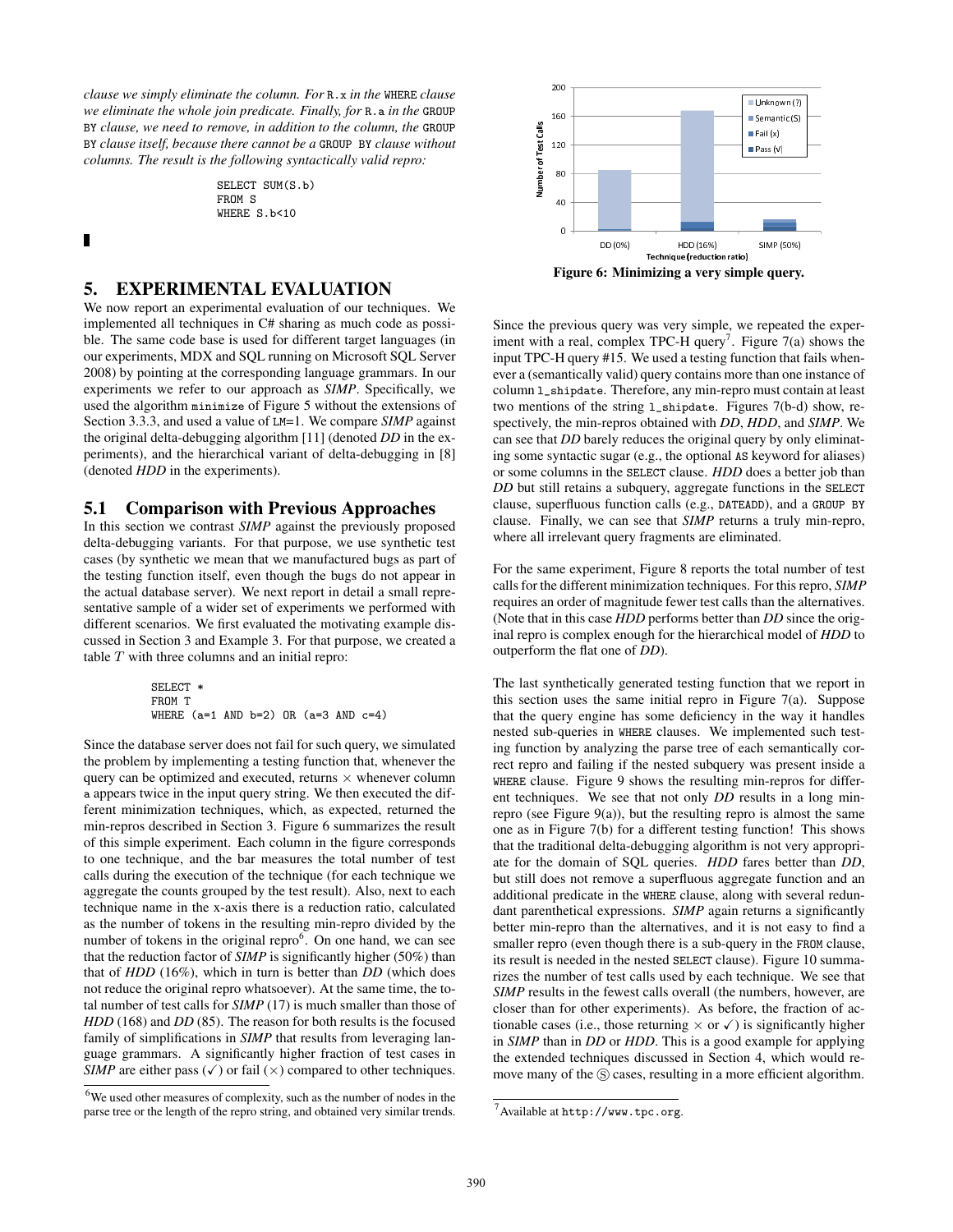```
SELECT s_suppkey, s_name, s_address, s_phone, tot_rev
FROM supplier,
     (SELECT l_suppkey AS supplier_no,
         SUM(l_extendedprice*(1-l_discount)) AS tot_rev
      FROM lineitem
      WHERE 1_shipdate>='1997-03-01'
      AND l_shipdate<DATEADD(MM,3,'1997-03-01')
      GROUP BY l_suppkey) revenue
WHERE s_suppkey = supplier_no AND
      tot_rev = (
        SELECT MAX(tot_rev)
        FROM ( SELECT l_suppkey AS supplier_no,
                      SUM(l_extendedprice*l_discount)
                         AS tot_rev
               FROM lineitem
               WHERE l_shipdate>='1997-03-01' AND
                  l_shipdate<DATEADD(MM,3,'1997-03-01')
               GROUP BY l_suppkey ) revenue
             \lambdaORDER BY s_suppkey
```


```
SELECT s_suppkey
FROM supplier,
   ( SELECT l_suppkey supplier_no,
            SUM( l_extendedprice * (1)) tot_rev
     FROM lineitem
     WHERE l_shipdate>='1997-03-01' AND
           l_shipdate<DATEADD(MM,3,'1997-03-01')
     GROUP BY l_suppkey ) revenue
WHERE s_suppkey = supplier_no AND
      tot\_rev = (SELECT (tot_rev)
        FROM ( SELECT SUM(1_discount) tot_rev
               FROM lineitem
               WHERE l_shipdate >= '1997-03-01' AND
                  l_shipdate<DATEADD(MM,3,'1997-03-01')
               GROUP BY l_suppkey ) revenue
              )
```
(b) Minimized repro using *DD*.

```
SELECT tot_rev
FROM ( SELECT SUM((1_discount)) tot_rev
      FROM lineitem
     WHERE l_shipdate >= '1997-03-01' AND
            l_shipdate < DATEADD(MM, 3, '1997-03-01')
      GROUP BY l_suppkey ) revenue
```
(c) Minimized repro using *HDD*.

| SELECT 1_suppkey                           |
|--------------------------------------------|
|                                            |
| FROM lineitem                              |
| WHERE $l_{shipdate} \geq 71997-03-01'$ AND |
|                                            |
| 1_shipdate < '1997-03-01'                  |
|                                            |
|                                            |

(d) Minimized repro using *SIMP*.

Figure 7: Duplicate column minimization for TPC-H query 15.

# 5.2 Case Studies

Having shown in the previous section that *SIMP* outperforms the alternative minimization approaches in both number of test calls and overall quality of the min-repro, we now focus on real-world scenarios that were handled using *SIMP*.

# *5.2.1 Analysis Services and MDX*

We next comment on some scenarios in the context of Analysis Services and the MDX language that were handled using *SIMP*.





```
SELECT tot_rev
FROM supplier,
   ( SELECT l_suppkey supplier_no,
            SUM( l_extendedprice * (l_discount)) tot_rev
     FROM lineitem
     WHERE l_shipdate>='1997-03-01' AND
           l_shipdate<DATEADD(MM,3,'1997-03-01')
     GROUP BY l_suppkey ) revenue
WHERE s_suppkey = supplier_no AND
     tot\_rev = (SELECT (tot_rev)
       FROM ( SELECT SUM(1_discount) tot_rev
               FROM lineitem
               WHERE l_shipdate >= '1997-03-01' AND
                  l_shipdate<DATEADD(MM,3,'1997-03-01')
               GROUP BY l_suppkey ) revenue
              )
```
(a) Minimized repro using *DD*.



(b) Minimized repro using *HDD*.



(c) Minimized repro using *SIMP*.

#### Figure 9: Sub-query repro minimization for TPC-H query 15.



Figure 10: Subquery repro minimization for TPC-H 15.

## *Server Exceptions*

In addition to the motivating example in Figure 1, *SIMP* was used to minimize a repro found during stress testing (using a query generator) that resulted in a stack overflow in the engine during query ex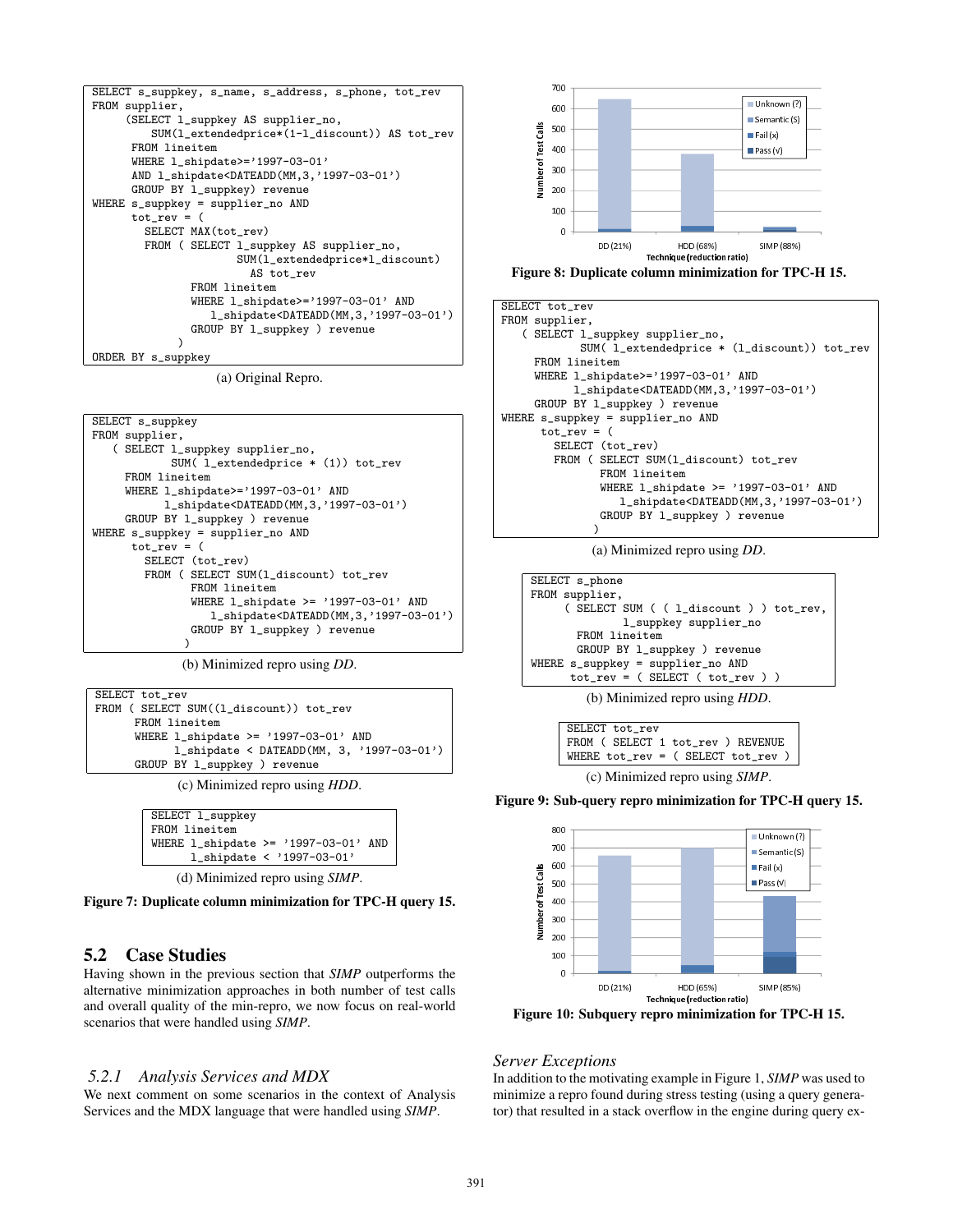ecution. After executing the repro, the server disappears and needs to be restarted (we coded such behavior as part of the testing function, which increased overall the time to minimize the repro). The original query spanned 69 lines, had over 6 levels of nesting in function calls, and overall was over 1.5Kb in length. A fragment of such query is shown in Figure 11(a). Every repro that resulted in the problem would require the engine to be restarted, and thus the time spent in the testing function was higher than in scenarios for which the server would recover itself after an exception. After around 20 minutes, *SIMP* produced the min-repro shown in Figure 11(b), isolating the problem as much as possible.

| WITH SET mySetO = BottomPercent (                |
|--------------------------------------------------|
| DrilldownLevel (                                 |
| $I$ If $($                                       |
| IIf (                                            |
| IsAncestor([DimCurrency90].[RowNumber]. & [104], |
| [DimCurrency90]. [RowNumber]. & [104])           |
| , IIf ( False, False, 0 )                        |
| TRUE                                             |
|                                                  |
| , Filter (                                       |
| Subset (                                         |
| { [DimCurrency90]. [RowNumber]. & [56] :         |
| : [DimCurrency90]. [RowNumber]. $\&$ [96] }, 6), |
| (57 additional lines)                            |

(a) Original MDX query causing a server exception.

| WITH SET mySet0 = [Latvian Lats]                      |  |
|-------------------------------------------------------|--|
| SELECT FROM [Sandbox]                                 |  |
| WHERE DrilldownLevelTop([DimCurrency90].[CurName], 3) |  |
|                                                       |  |

(b) Simplified MDX query causing a server exception.

Figure 11: Minimizing repros that result in server exceptions.

#### *MDX Query Generator*

*Simp* was also used (in a slightly different context) to debug the MDX query generator itself (which produced the query in the previous section). One requirement of such generator is to produce semantically correct queries (otherwise, most of the queries cannot even be parsed by the engine). It was observed that some complex queries produced by the generator resulted in semantic problems (for instance, in some corner cases there would be expressions with members belonging to different hierarchies, which is not allowed in MDX). To help debug the generator itself, we fed the failing queries to *SIMP*, and used a testing function that returned  $\circledS$  for all semantic errors *except* the one that the original query resulted in. We omit further details on these family of examples, but note that *SIMP* very quickly produced min-repros that were around 3 to 5 lines long, with an average reduction factor of above 75%.

## 5.3 SQL Server

We now describe some scenarios using *SIMP* in the context of the SQL language and Microsoft SQL Server.

#### *Rule Testing*

SQL Server's query optimizer is a top-down, transformational engine based on the Cascades framework [5]. At the core of the optimization framework there is a rule engine that transforms plan fragments into algebraically equivalent ones. Some rules are simple (such as join commutativity), and others are complex (such as view matching). In many situations, we want to analyze some transformation rule in detail, and thus need a query that both exercises the rule and for which the result of applying the rule is part of the final execution plan chosen by the optimizer. Of course, the smaller the query, the easier to isolate the rule application and understand its semantics. Figure 12(a) shows a query that benefits from a transformation rule in the optimizer (rule 323) that performs per-segment evaluation of relational expressions. Specifically, the rule introduces an operator that takes a relational input, segments it according to a set of columns, and applies a relational fragment to each successive segment in the relation. The precondition for applying such rule depends on specific properties of the query (e.g., there needs to be a common sub-expression that is joined with and without grouping columns). Additionally, the rule is effective if certain cardinality constraints are satisfied. We used *SIMP* with Figure 12(a) as a starting point and a testing function that fails whenever the optimization of the input query with and without enabling such transformation rule returns a different execution plan (in such case, we know both that the rule was applied and that the result is part of the final plan). Figure 12(b) shows the resulting min-repro, along with underlined fragments that, if removed, would make the rule ineffective. By inspecting the min-repro and the corresponding breaking changes, we can better understand the requirements of the rule. If needed, we can step into the rule code and understand its logic on a case that contains as few irrelevant fragments as possible.

| SELECT SUM ( l_extendedprice ) / 7.0 AS avg_yearly    |
|-------------------------------------------------------|
| FROM lineitem, part, orders, customer, nation, region |
| WHERE 1_orderkey = 0_orderkey AND                     |
| $o_custkey = c_custkey AND$                           |
| $c_{n}$ ationkey = $n_{n}$ ationkey AND               |
| n_regionkey = r_regionkey AND                         |
| $1$ _partkey = p_partkey AND                          |
| o_totalprice > 500 AND                                |
| c acctbal $>$ 50 AND                                  |
| $r$ name = $'ASIA'$ AND                               |
| $p_{\text{parallel}} = 'Brand#55'$ AND                |
| $p_{\text{}}container = 'SM JAR' AND$                 |
| $1$ quantity < ( SELECT 0.2 * AVG(1 quantity)         |
| FROM lineitem                                         |
| WHERE $l$ _partkey = p_partkey )                      |
|                                                       |

(a) Original query using rule 323.

| SELECT 1_extendedprice                             |
|----------------------------------------------------|
| FROM lineitem, part                                |
| WHERE 1_partkey = p_partkey $AND_{(1)}$            |
| $p_{\text{brand}} =$ 'Brand#55' AND <sub>(2)</sub> |
| 1_quantity < ( SELECT $AVG_{(3)}(1$ _quantity)     |
| FROM lineitem                                      |
| WHERE 1_partkey = p_partkey $)_{(4)}$              |

(b) Simplified query using rule 323.

Figure 12: Minimizing repros to test optimizer rules.

#### *N-Ary Join Stacking*

SQL Server performs an initial heuristic join reordering of the input query to address situations in which the exhaustive enumeration engine times out. For that purpose, it first analyzes the query and identifies maximally connected components of join predicates (note that an input query can have semi-joins or group-by clauses, among others, that disconnect join-blocks). After components have been identified, the optimizer creates a special N-Ary join operator that contains all join relational inputs. Finally, different strategies reorder the children of N-Ary joins in different ways, to heuristically produce a good initial join order. Since this reordering does not work across N-Ary joins, it is important that each original N-Ary join covers maximally connected components in the query tree. To complicate the overall procedure, some query transformations that are applied concurrently with the construction of the N-Ary joins might eliminate certain "disconnecting" operators (e.g., group by